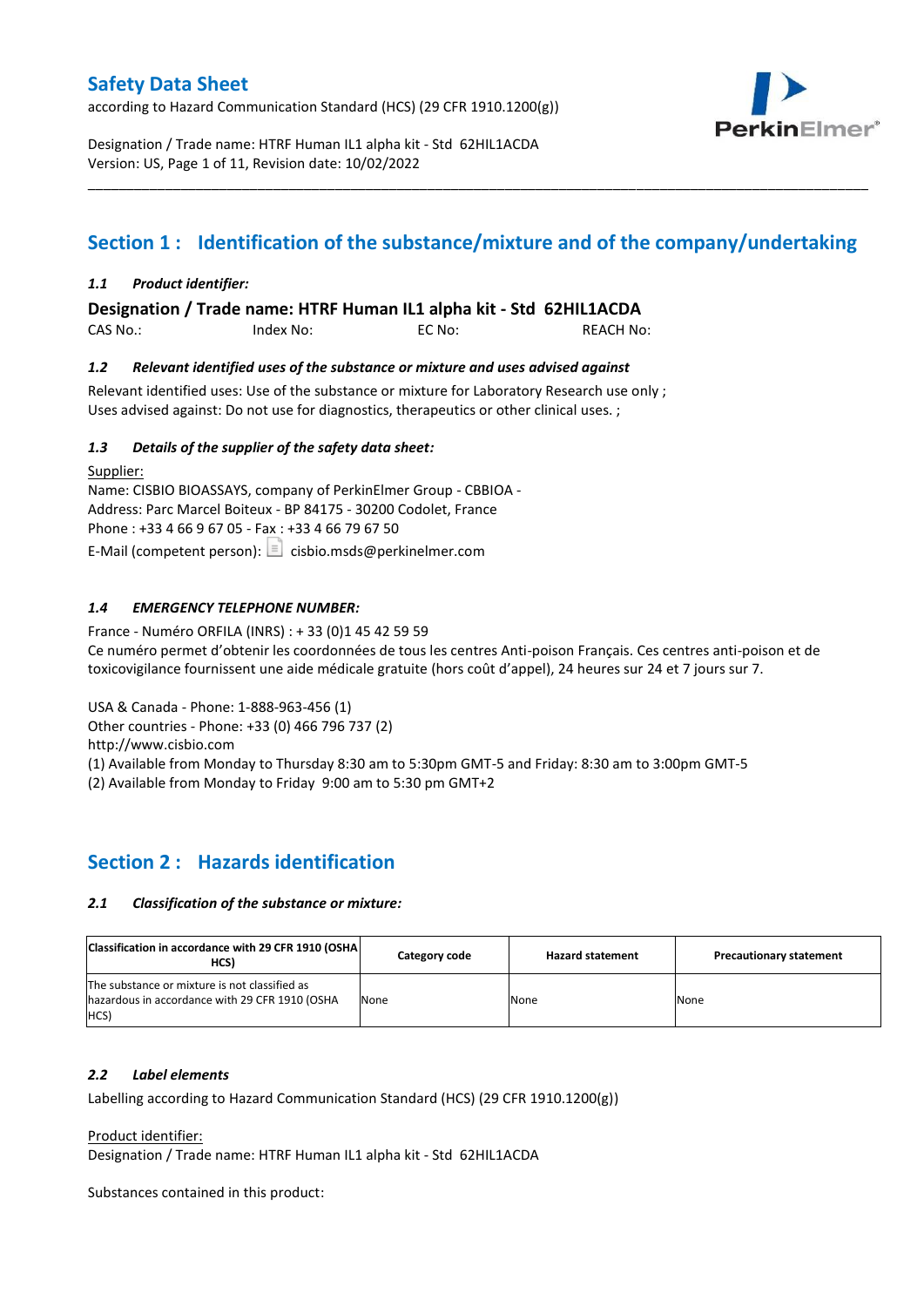according to Hazard Communication Standard (HCS) (29 CFR 1910.1200(g))

Designation / Trade name: HTRF Human IL1 alpha kit - Std 62HIL1ACDA Version: US, Page 2 of 11, Revision date: 10/02/2022



Hazard pictograms

Signal word:

Hazard and precautionary statements:

#### *2.3 Other hazards*

The mixture does not contain substances classified as 'Substances of Very High Concern' (SVHC) >= 0.1% published by the European CHemicals Agency (ECHA) under article 57 of REACH. The mixture satisfies neither the PBT nor the vPvB criteria for mixtures in accordance with annexe XIII of the REACH regulations EC 1907/2006. ;

\_\_\_\_\_\_\_\_\_\_\_\_\_\_\_\_\_\_\_\_\_\_\_\_\_\_\_\_\_\_\_\_\_\_\_\_\_\_\_\_\_\_\_\_\_\_\_\_\_\_\_\_\_\_\_\_\_\_\_\_\_\_\_\_\_\_\_\_\_\_\_\_\_\_\_\_\_\_\_\_\_\_\_\_\_\_\_\_\_\_\_\_\_\_\_\_\_\_\_\_\_

Adverse human health effects: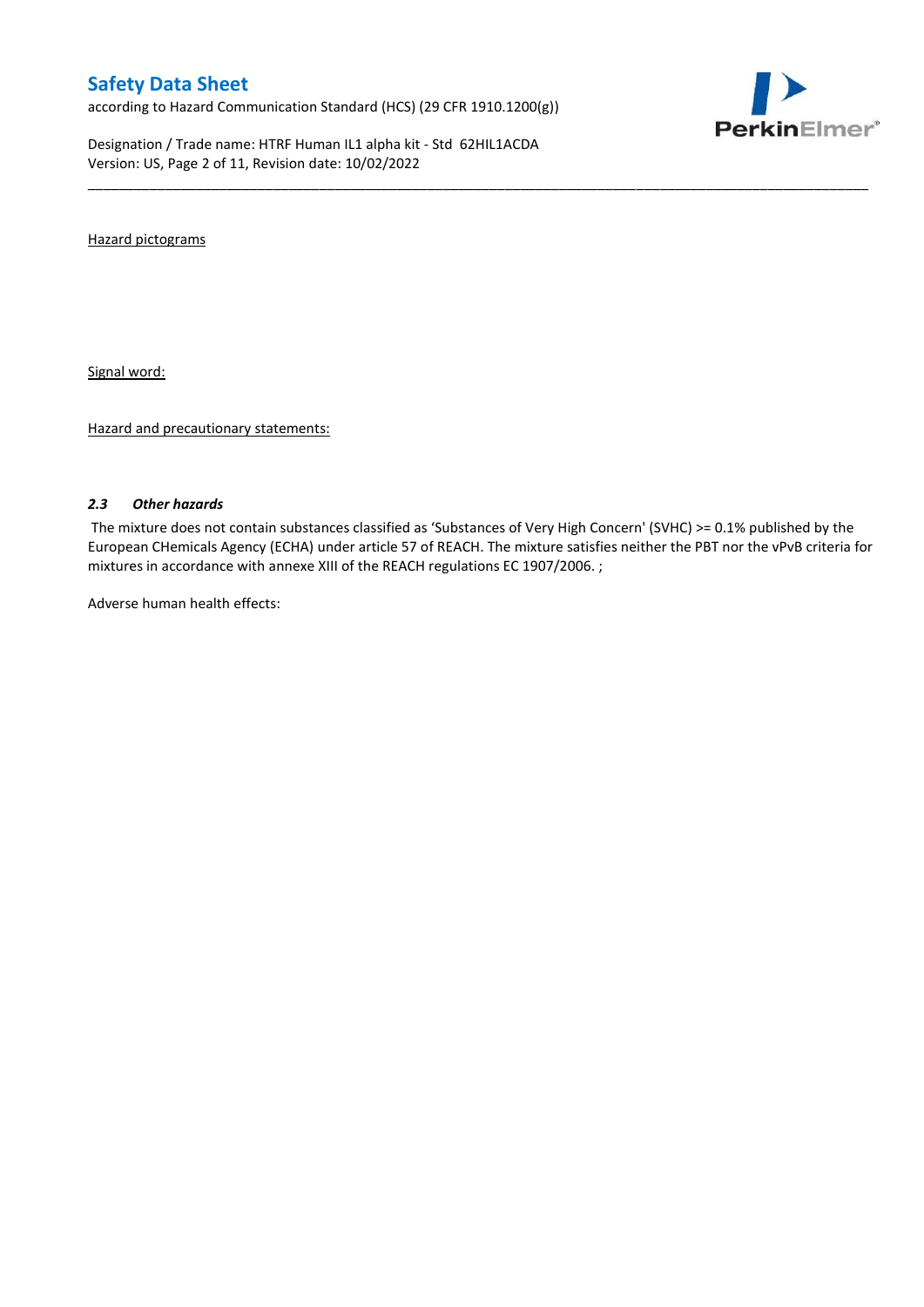according to Hazard Communication Standard (HCS) (29 CFR 1910.1200(g))



Designation / Trade name: HTRF Human IL1 alpha kit - Std 62HIL1ACDA Version: US, Page 3 of 11, Revision date: 10/02/2022

### **Section 3 : Composition/information on ingredients**

#### *3.2 Mixtures*

Hazardous ingredients:

This mixture does not contain any hazardous substances at the concentration limits given in Regulation (EC) No. 1272/2008 and OSHA Hazard Communication Standard 29 CFR 1910.1200.

\_\_\_\_\_\_\_\_\_\_\_\_\_\_\_\_\_\_\_\_\_\_\_\_\_\_\_\_\_\_\_\_\_\_\_\_\_\_\_\_\_\_\_\_\_\_\_\_\_\_\_\_\_\_\_\_\_\_\_\_\_\_\_\_\_\_\_\_\_\_\_\_\_\_\_\_\_\_\_\_\_\_\_\_\_\_\_\_\_\_\_\_\_\_\_\_\_\_\_\_\_

Additional information:

Full text of H- and EUH-phrases: see SECTION 16.

### **Section 4 : First aid measures**

#### *4.1 Description of first aid measures*

**General information**: Do not leave affected person unattended. ; Remove affected person from the danger area and lay down. ;

**Following inhalation**: In case of respiratory tract irritation, consult a physician. ; Provide fresh air. ;

**Following skin contact**:After contact with skin, wash immediately with water ; Remove contaminated clothing ;

**Following eye contact**: After contact with the eyes, rinse with water with the eyelids open for a sufficient length of time, then consult an ophthalmologist immediately. ;

**Following ingestion**: Do NOT induce vomiting. ; Give nothing to eat or drink. ; If accidentally swallowed rinse the mouth with plenty of water (only if the person is conscious) and obtain immediate medical attention. ; **Self-protection of the first aider**:

#### *4.2 Most important symptoms and effects, both acute and delayed*

Symptoms: No known symptoms to date. ; Effects:

### *4.3 Indication of any immediate medical attention and special treatment needed*

Notes for the doctor:

# **Section 5 : Firefighting measures**

#### *5.1 Extinguishing media:*

Suitable extinguishing media: This product is not flammable. Use extinguishing agent suitable for type of surrounding fire ;

#### *5.2 Special hazards arising from the substance or mixture*

Hazardous combustion products: /

### *5.3 Advice for fire-fighters*

Wear Protective clothing. ; Additional information: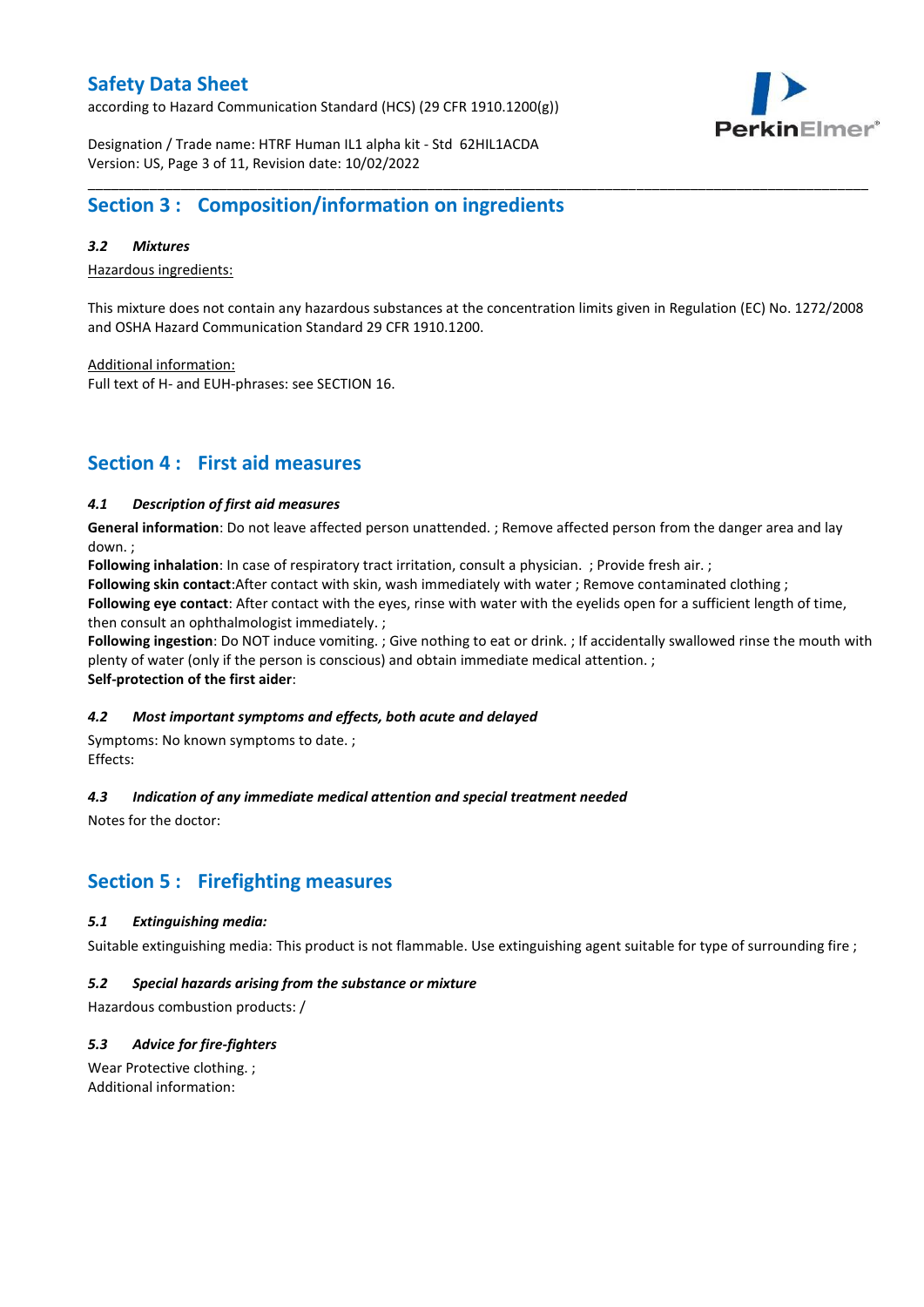according to Hazard Communication Standard (HCS) (29 CFR 1910.1200(g))



Designation / Trade name: HTRF Human IL1 alpha kit - Std 62HIL1ACDA Version: US, Page 4 of 11, Revision date: 10/02/2022

### **Section 6 : Accidental release measures**

### *6.1 Personal precautions, protective equipment and emergency procedures*

Emergency procedures: Provide adequate ventilation. ; Emergency procedures: Remove persons to safety. ; Personal precautions: Use personal protection equipment (see section 8). ;

\_\_\_\_\_\_\_\_\_\_\_\_\_\_\_\_\_\_\_\_\_\_\_\_\_\_\_\_\_\_\_\_\_\_\_\_\_\_\_\_\_\_\_\_\_\_\_\_\_\_\_\_\_\_\_\_\_\_\_\_\_\_\_\_\_\_\_\_\_\_\_\_\_\_\_\_\_\_\_\_\_\_\_\_\_\_\_\_\_\_\_\_\_\_\_\_\_\_\_\_\_

#### *6.2 Environmental precautions*

Do not allow to enter into surface water or drains. ; Ensure all waste water is collected and treated via a waste water treatment plant. ;

#### *6.3 Methods and material for containment and cleaning up*

For cleaning up: Suitable material for taking up: Absorbing material, organic ; Other information:

#### *6.4 Reference to other sections*

Additional information:

# **Section 7 : Handling and storage**

### *7.1 Precautions for safe handling*

#### Protective measures:

Advice on safe handling: Avoid contact with skin, eyes and clothes. ; Avoid: Eye contact ; Avoid: Generation/formation of aerosols ; Avoid: Skin contact ; Avoid: inhalation ; In the immediate working surroundings there must be: Emergency shower installed ; In the immediate working surroundings there must be: Provide eye shower and label its location conspicuously; Wash contaminated clothing immediately. ;

Fire preventions:

Do not eat, drink or smoke in areas where reagents are handled. ; Do not pipet by mouth ; Wear suitable one-way gloves at work ;

Advice on general occupational hygiene : Handle in accordance with good industrial hygiene and safety practice ; Observe technical data sheet. ; Remove contaminated, saturated clothing. ; Wash hands before breaks and after work. ;

### *7.2 Conditions for safe storage, including any incompatibilities*

Requirements for storage rooms and vessels: Keep container tightly closed. ; Keep-store only in original container or in properly labeled containers ; Hints on storage assembly: Materials to avoid: Further information on storage conditions:

#### *7.3 Specific end uses:*

Recommendations on specific end uses: Observe technical data sheet. ;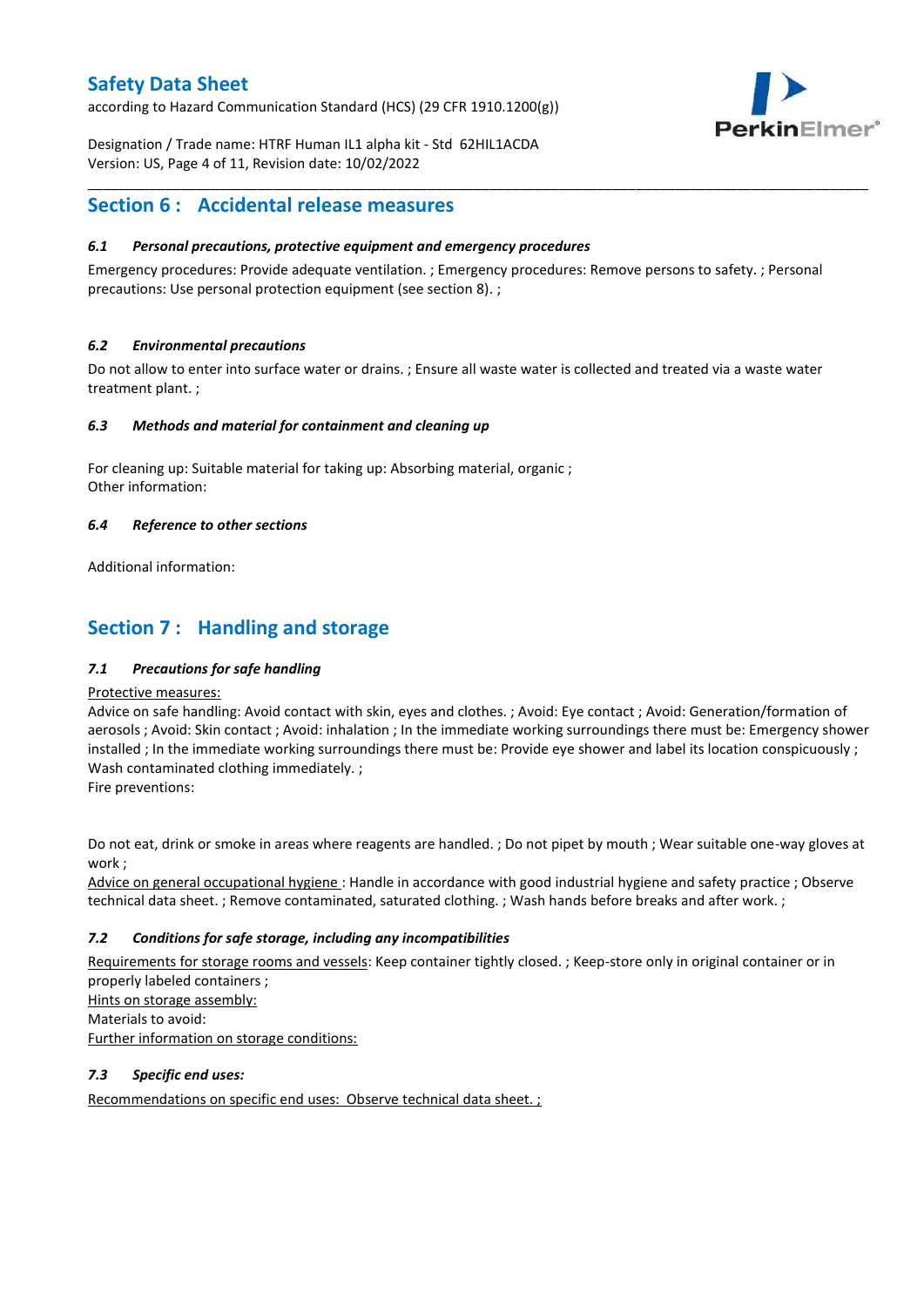according to Hazard Communication Standard (HCS) (29 CFR 1910.1200(g))



Designation / Trade name: HTRF Human IL1 alpha kit - Std 62HIL1ACDA Version: US, Page 5 of 11, Revision date: 10/02/2022

# **Section 8 : Exposure controls/personal protection**

### *8.1 Control parameters*

Preliminary remark:

- 8.1.1 Occupational exposure limits:
	- OSHA (USA)

#### 8.1.2 DNEL/PNEC-values:

- DNEL worker
- DNEL consumer
- PNEC

#### *8.2 Exposure controls*

8.2.1 Appropriate engineering controls:

Technical measures and appropriate working operations should be given priority over the use of personal protective equipment. See section 7

\_\_\_\_\_\_\_\_\_\_\_\_\_\_\_\_\_\_\_\_\_\_\_\_\_\_\_\_\_\_\_\_\_\_\_\_\_\_\_\_\_\_\_\_\_\_\_\_\_\_\_\_\_\_\_\_\_\_\_\_\_\_\_\_\_\_\_\_\_\_\_\_\_\_\_\_\_\_\_\_\_\_\_\_\_\_\_\_\_\_\_\_\_\_\_\_\_\_\_\_\_

8.2.2 Personal protective equipment:

Eye / Face protection: Safety glasses with side-shields ;

Skin protection: Gloves ; Laboratory coats ;

Respiratory protection:Ensure adequate ventilation ;

Thermal hazards:

8.2.3 Environmental exposure controls:

Consumer exposure control

Measures related to consumer uses of the substance (as such or in mixtures): Measures related to the service life of the substance in articles:

# **Section 9 : Physical and chemical properties**

#### *9.1 Information on basic physical and chemical properties*

**A**ppearance

| <u>rippediance</u>    |         |  |  |  |  |
|-----------------------|---------|--|--|--|--|
| Physical state        | Solid ; |  |  |  |  |
| Colour                | White;  |  |  |  |  |
| Odour                 |         |  |  |  |  |
| Odour threshold (ppm) |         |  |  |  |  |

|                    | Value | Concentration<br>(mol/L) | Method | Temperature (°C) Pressure (kPa) | Remark |
|--------------------|-------|--------------------------|--------|---------------------------------|--------|
| pН                 |       |                          |        |                                 |        |
| Melting point (°C) |       |                          |        |                                 |        |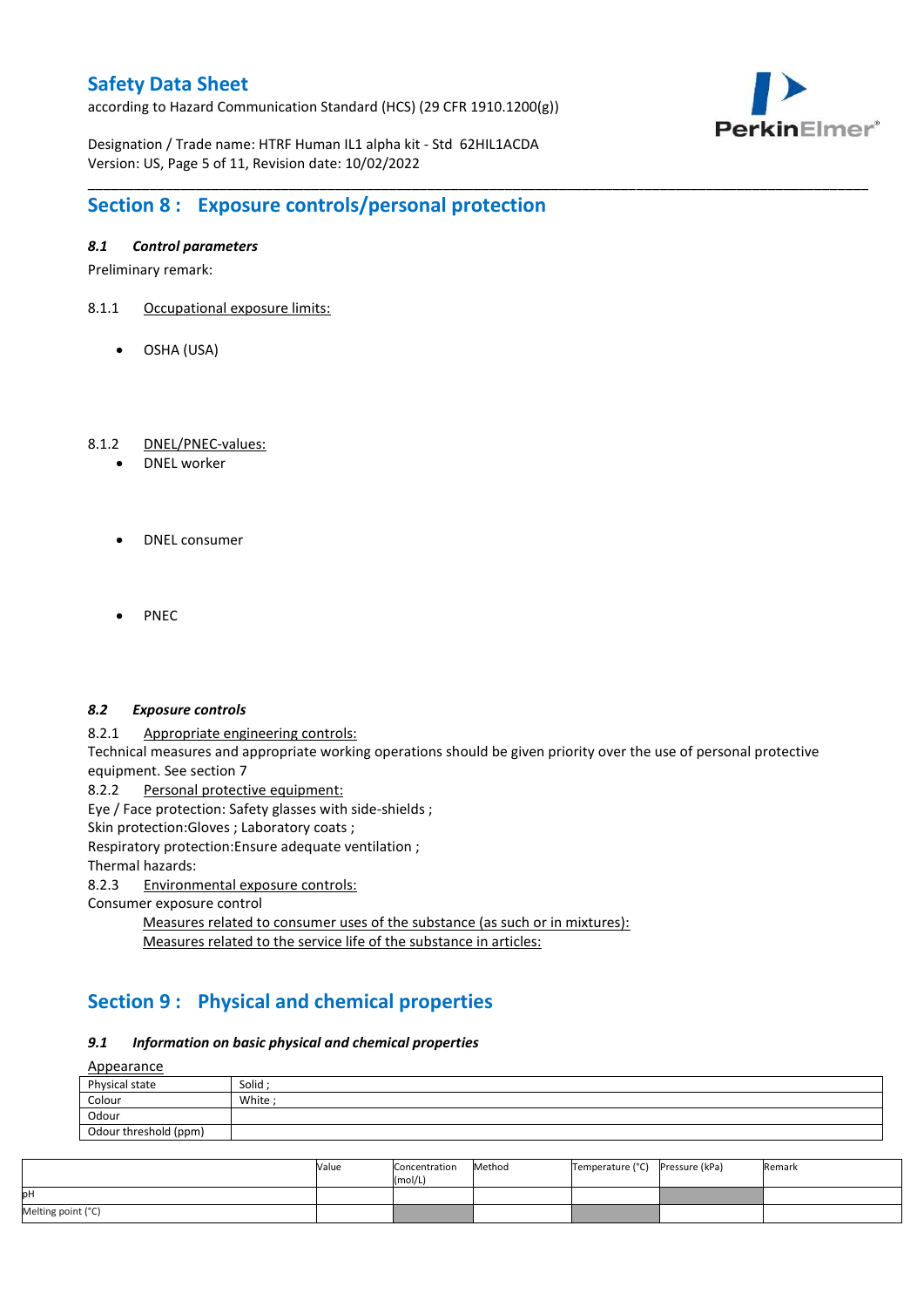according to Hazard Communication Standard (HCS) (29 CFR 1910.1200(g))



Designation / Trade name: HTRF Human IL1 alpha kit - Std 62HIL1ACDA Version: US, Page 6 of 11, Revision date: 10/02/2022

| Freezing point (°C)                                         |                              |                                           |  |  |  |
|-------------------------------------------------------------|------------------------------|-------------------------------------------|--|--|--|
| Initial boiling point/boiling range (°C)                    |                              |                                           |  |  |  |
| Flash point (°C)                                            |                              |                                           |  |  |  |
| Evaporation rate (kg/m <sup>2</sup> /h)                     |                              |                                           |  |  |  |
| Flammability (type:) (%)                                    |                              |                                           |  |  |  |
| Upper/lower<br>flammability or explosive<br>limits          | Upper explosive limit<br>(%) |                                           |  |  |  |
|                                                             |                              | Lower explosive limit (%)                 |  |  |  |
| Vapour pressure (kPa)                                       |                              |                                           |  |  |  |
| Vapour density (g/cm <sup>3</sup> )                         |                              |                                           |  |  |  |
|                                                             |                              | Density (g/cm <sup>3</sup> )              |  |  |  |
| Densities                                                   |                              | Relative density (g/cm <sup>3</sup> )     |  |  |  |
|                                                             |                              | Bulk density (g/cm <sup>3</sup> )         |  |  |  |
|                                                             |                              | Critical density (g/cm <sup>3</sup> )     |  |  |  |
| Solubility (Type: ) (g/L)                                   |                              |                                           |  |  |  |
| Partition coefficient (log Pow)<br>n-octanol/water at pH :  |                              |                                           |  |  |  |
| Auto-ignition temperature (°C)                              |                              |                                           |  |  |  |
| Decomposition temperature (°C)<br>Decomposition energy : kJ |                              |                                           |  |  |  |
| Viscosity                                                   |                              | Viscosity, dynamic (poiseuille)           |  |  |  |
|                                                             |                              | Viscosity, cinematic (cm <sup>3</sup> /s) |  |  |  |
|                                                             |                              | Explosive properties                      |  |  |  |
|                                                             |                              | Oxidising properties                      |  |  |  |

### *9.2 Other information:*

No other relevant data available

# **Section 10 : Stability and reactivity**

#### *10.1 Reactivity*

This material is considered to be non-reactive under normal use conditions. ;

#### *10.2 Chemical stability*

- *10.3 Possibility of hazardous reactions*
- *10.4 Conditions to avoid:*

#### *10.5 Incompatible materials:*

#### *10.6 Hazardous decomposition products:*

Does not decompose when used for intended uses. ; Thermal decomposition can lead to the escape of irritating gases and vapors. ;

### **Section 11 : Toxicological information**

Toxicokinetics, metabolism and distribution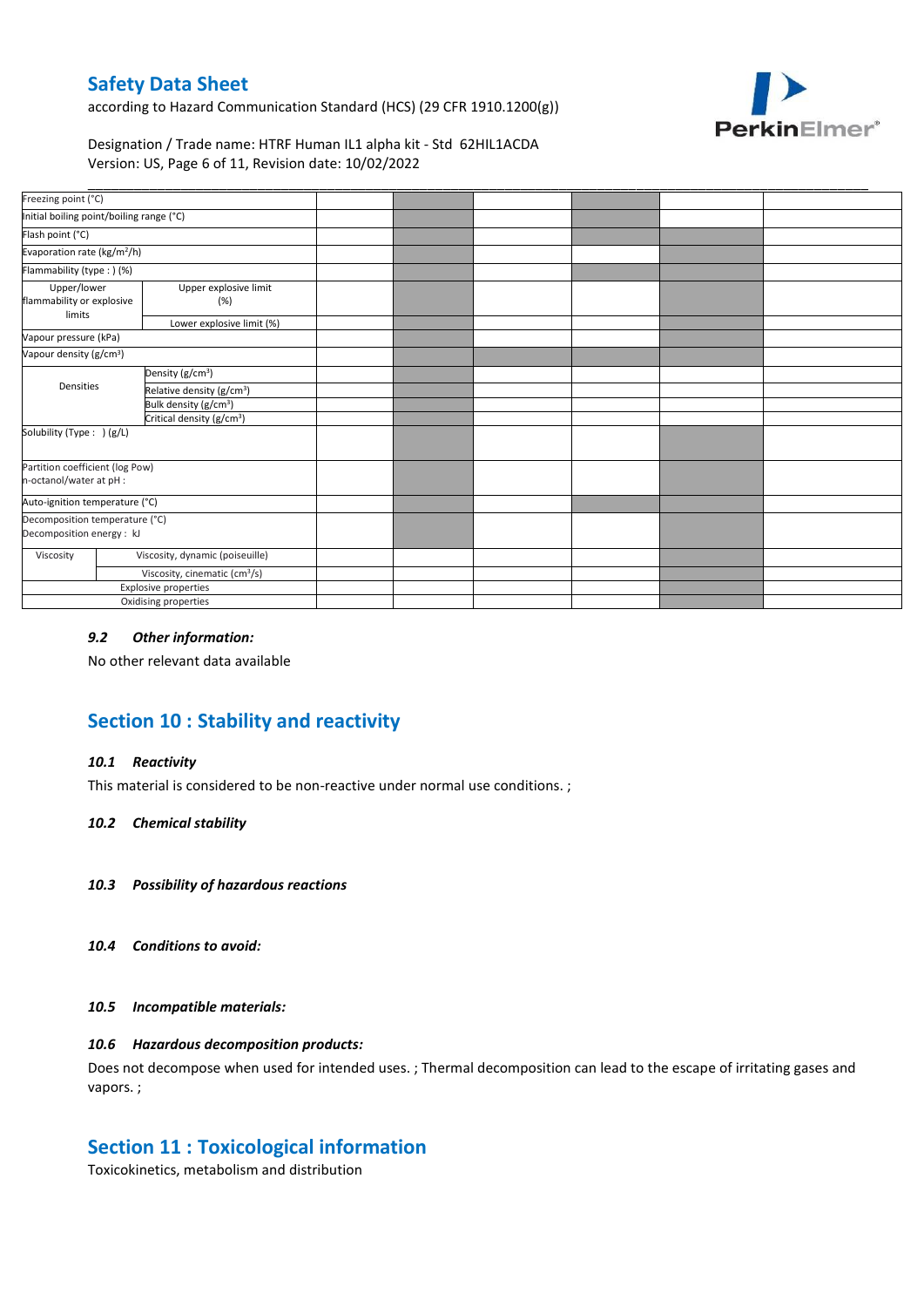according to Hazard Communication Standard (HCS) (29 CFR 1910.1200(g))



Designation / Trade name: HTRF Human IL1 alpha kit - Std 62HIL1ACDA Version: US, Page 7 of 11, Revision date: 10/02/2022

#### \_\_\_\_\_\_\_\_\_\_\_\_\_\_\_\_\_\_\_\_\_\_\_\_\_\_\_\_\_\_\_\_\_\_\_\_\_\_\_\_\_\_\_\_\_\_\_\_\_\_\_\_\_\_\_\_\_\_\_\_\_\_\_\_\_\_\_\_\_\_\_\_\_\_\_\_\_\_\_\_\_\_\_\_\_\_\_\_\_\_\_\_\_\_\_\_\_\_\_\_\_ *11.1 Information on toxicological effects*

Substances

**Acute toxicity**

Animal data: Acute oral toxicity:

Acute dermal toxicity:

Acute inhalative toxicity:

Practical experience / human evidence: Assessment / Classification: General Remark:

#### **•** Skin corrosion/irritation

Animal data:

In-vitro skin test method: In-vitro skin test result:

Assessment / Classification:

**Eye damage/irritation**

Animal data:

In vitro eye test method: In vitro eye test result: Assessment / Classification:

> C**MR effects (carcinogenity, mutagenicity and toxicity for reproduction)** o Germ cell mutagenicity:

Animal data:

Assessment / Classification:

o Carcinogenicity

Practical experience / human evidence: Animal data:

Other information: Assessment / Classification:

o Reproductive toxicity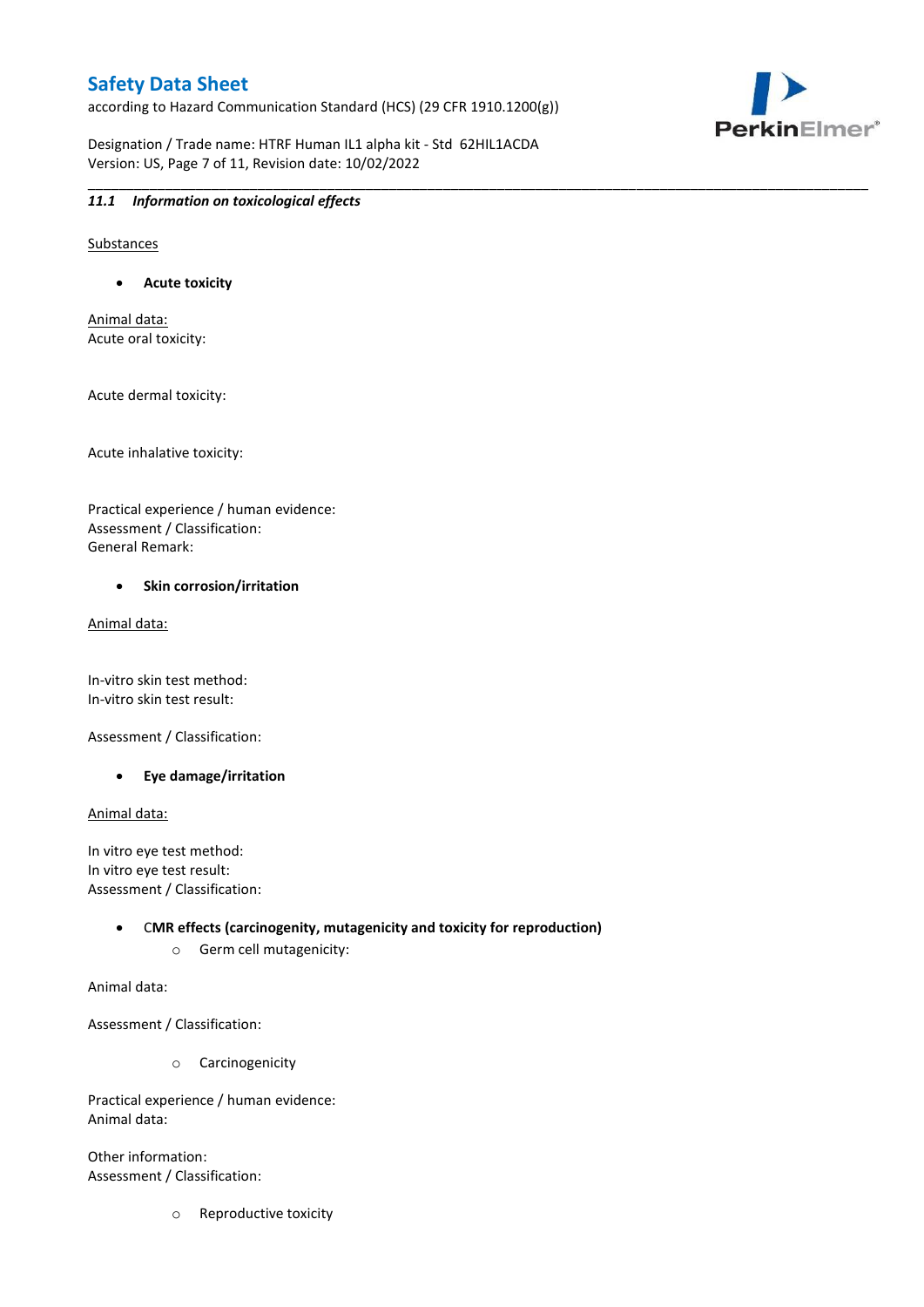according to Hazard Communication Standard (HCS) (29 CFR 1910.1200(g))



Designation / Trade name: HTRF Human IL1 alpha kit - Std 62HIL1ACDA Version: US, Page 8 of 11, Revision date: 10/02/2022

\_\_\_\_\_\_\_\_\_\_\_\_\_\_\_\_\_\_\_\_\_\_\_\_\_\_\_\_\_\_\_\_\_\_\_\_\_\_\_\_\_\_\_\_\_\_\_\_\_\_\_\_\_\_\_\_\_\_\_\_\_\_\_\_\_\_\_\_\_\_\_\_\_\_\_\_\_\_\_\_\_\_\_\_\_\_\_\_\_\_\_\_\_\_\_\_\_\_\_\_\_ Practical experience / human evidence: Animal data:

Other information: Assessment / Classification:

Overall assessment on CMR properties:

- **Specific target organ toxicity (single exposure)**
	- o STOT SE 1 and 2

Animal data:

Other information:

o STOT SE 3

Practical experience / human evidence:

Other information: Assessment / Classification:

#### **Specific target organ toxicity (repeated exposure)**

Practical experience / human evidence: Animal data:

Assessment / Classification: Other information

**Aspiration hazard**

Practical experience / human evidence: Experimental data: viscosity data: see SECTION 9. Assessment / Classification: Remark:

11.1.1 Mixtures No toxicological information is available for the mixture itself

# **Section 12 : Ecological information**

In case that test data regarding one endpoint/differentiation exist for the mixture itself, the classification is carried out according to the substance criteria (excluding biodegradation and bioaccumulation). If no test data exist, the criteria for mixture classification has to be used (calculation method); in this case the toxicological data of the ingredients are shown.

#### *12.1 Aquatic toxicity:*

Acute (short-term) fish toxicity

Chronic (long-term) fish toxicity

Acute (short-term) toxicity to crustacea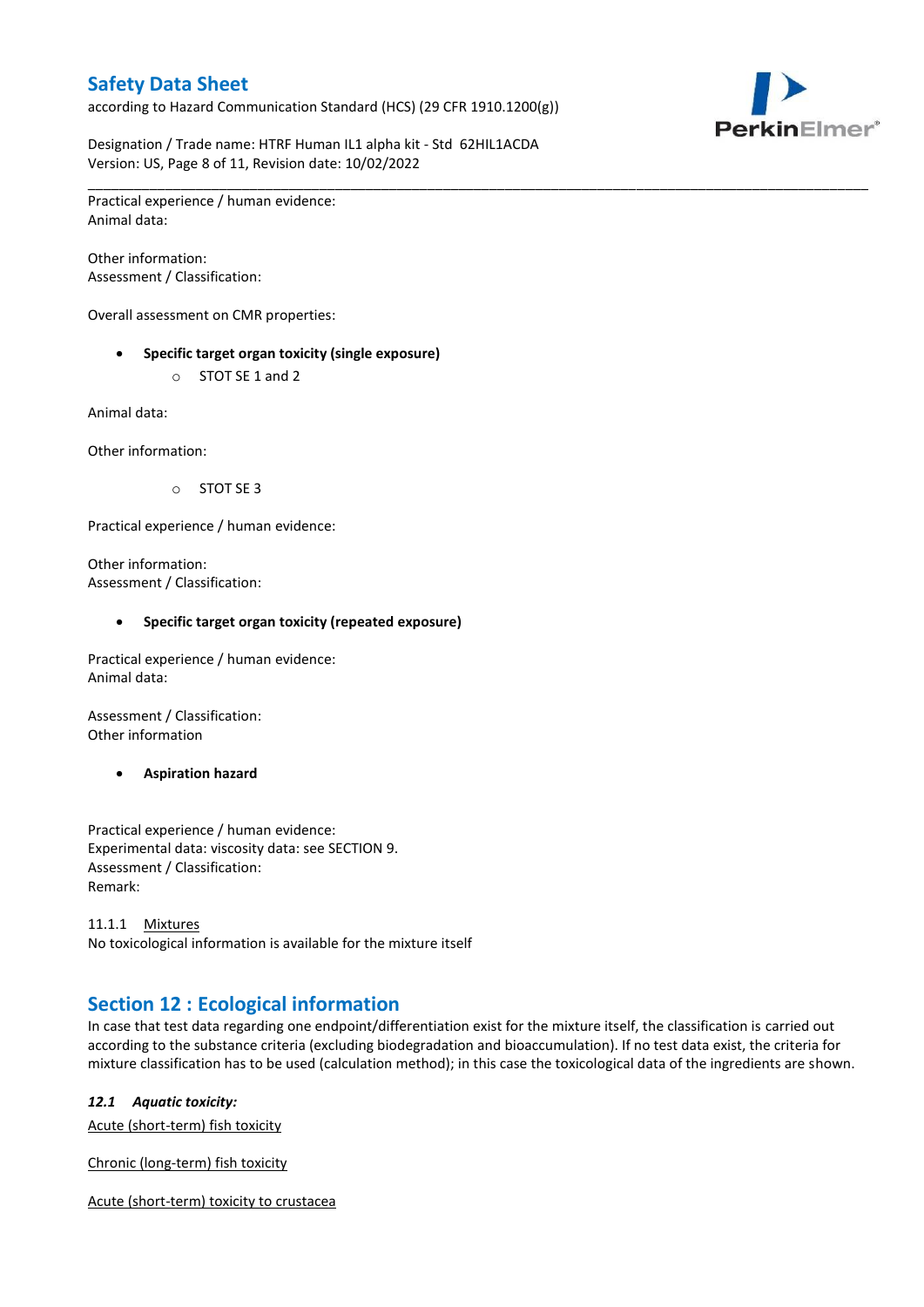according to Hazard Communication Standard (HCS) (29 CFR 1910.1200(g))



Designation / Trade name: HTRF Human IL1 alpha kit - Std 62HIL1ACDA Version: US, Page 9 of 11, Revision date: 10/02/2022

\_\_\_\_\_\_\_\_\_\_\_\_\_\_\_\_\_\_\_\_\_\_\_\_\_\_\_\_\_\_\_\_\_\_\_\_\_\_\_\_\_\_\_\_\_\_\_\_\_\_\_\_\_\_\_\_\_\_\_\_\_\_\_\_\_\_\_\_\_\_\_\_\_\_\_\_\_\_\_\_\_\_\_\_\_\_\_\_\_\_\_\_\_\_\_\_\_\_\_\_\_

### Chronic (long-term) toxicity to crustacea

Acute (short-term) toxicity to algae and cyanobacteria

Toxicity to microorganisms and other aquatic plants / organisms

Assessment / Classification:

### *12.2 Persistence and degradability* Biodegradation:

Abiotic Degradation:

Assessment / Classification:

#### *12.3 Bioaccumulative potential*

Bioconcentration factor (BCF):

#### *12.4 Mobility in soil*

- *12.5 Results of PBT and vPvB assessment*
- *12.6 Other adverse effects:*

Additional ecotoxicological information:

# **Section 13 : Disposal considerations**

#### *13.1 Waste treatment methods*

Waste treatment options: Dispose of waste according to applicable legislation. ;

Other disposal recommendations: Additional information:

# **Section 14 : Transport information**

#### ADR/RID/AND/IMDG/IATA

| UN No.                     |  |
|----------------------------|--|
| UN Proper shipping name    |  |
| Transport hazard class(es) |  |
| Hazard label(s)            |  |
|                            |  |
| Packing group              |  |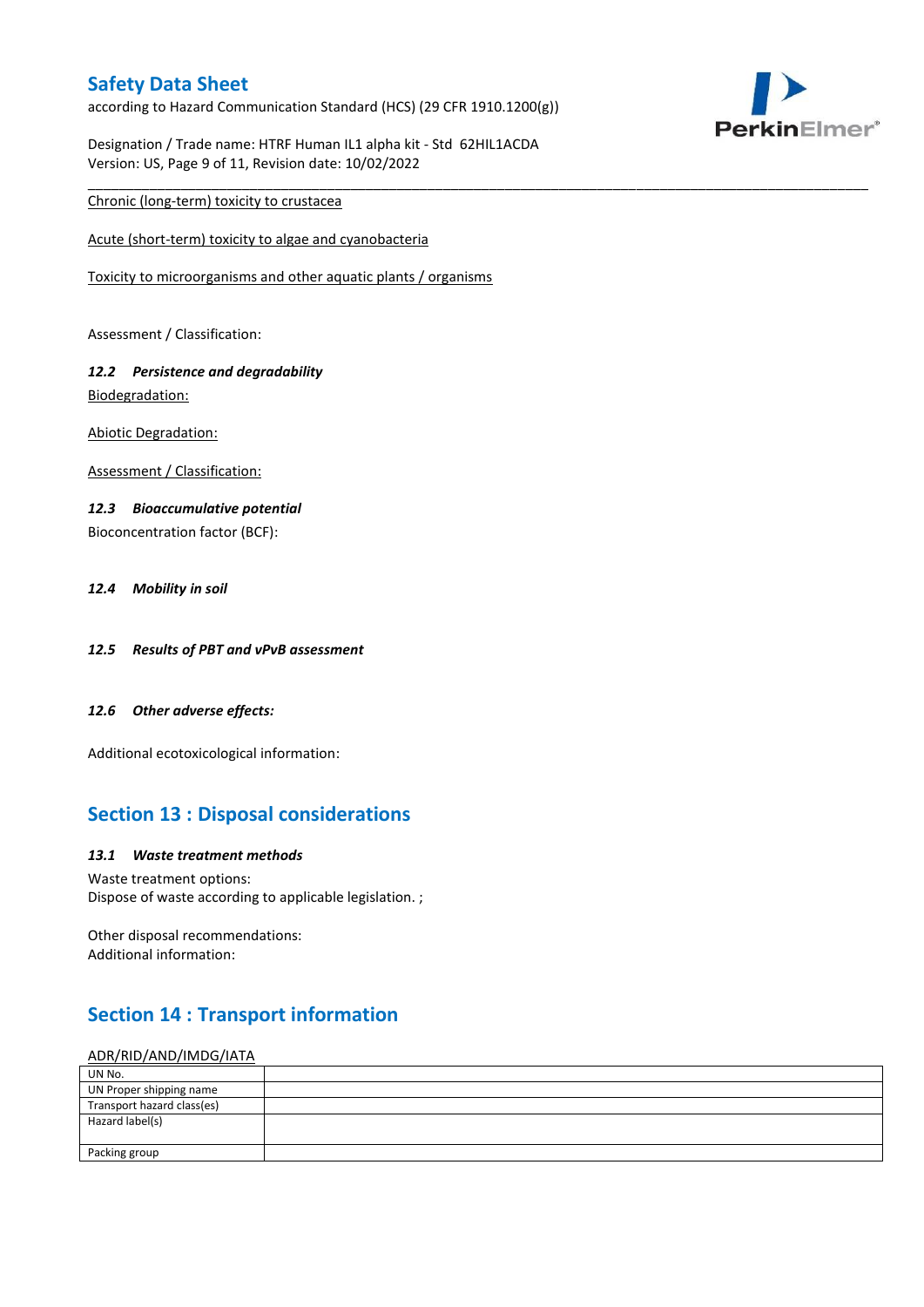according to Hazard Communication Standard (HCS) (29 CFR 1910.1200(g))



Designation / Trade name: HTRF Human IL1 alpha kit - Std 62HIL1ACDA Version: US, Page 10 of 11, Revision date: 10/02/2022

*Transport in bulk according to Annex II of MARPOL 73/78 and the IBC Code*

### Land transport (ADR/RID) Classification code ADR: Special Provisions for ADR/RID:<br>
Limited quantities for ADR/RID: Excepted Quantities for ADR/RI Excepted Quantities for ADR/RID: Packing Instructions for ADR/RID: Special packing provisions for ADR/RID: Mixed packing provisions: Portable tanks and bulk containers Instructions: Portable tanks and bulk containers Special Provisions: ADR Tank Code: ADR Tank special provisions: Vehicle for tank carriage:  $S$  Special provisions for carriage Packages: Special provisions for carriage Bulk: Special provisions for carriage for loading, unloading and handling: Special Provisions for carriage Operation: Hazard identification No: Transport category (Tunnel restriction code): Sea transport (IMDG) Marine Pollutant: Subsidiary risk(s) for IMDG: Packing provisions for IMDG: Limited quantities for IMDG: Packing instructions for IMDG: IBC Instructions: IBC Provisions: IMO tank instructions: UN tank instructions: Tanks and bulk Provisions: EmS : Stowage and segregation for IMDG: Properties and observations: Inland waterway transport (ADN) Classification Code ADN: Special Provisions ADN: Limited quantities ADN: Excepted quantities ADN: Carriage permitted: Carriage permitted: Provisions concerning loading and unloading: Provisions concerning carriage: Number of blue cones/lights: Remark: Air transport (ICAO-TI / IATA-DGR) Subsidiary risk for IATA: Excepted quantity for IATA: Passenger and Cargo Aircraft Limited Quantities Packing Instructions: Passenger and Cargo Aircraft Limited Quantities Maximal Net Quantity : Passenger and Cargo Aircraft Packaging Instructions : Passenger and Cargo Aircraft Maximal Net Quantity : Cargo Aircraft only Packaging Instructions : Cargo Aircraft only Maximal Net Quantity : ERG code: Special Provisions for IATA: **Section 15 : Regulatory information**

\_\_\_\_\_\_\_\_\_\_\_\_\_\_\_\_\_\_\_\_\_\_\_\_\_\_\_\_\_\_\_\_\_\_\_\_\_\_\_\_\_\_\_\_\_\_\_\_\_\_\_\_\_\_\_\_\_\_\_\_\_\_\_\_\_\_\_\_\_\_\_\_\_\_\_\_\_\_\_\_\_\_\_\_\_\_\_\_\_\_\_\_\_\_\_\_\_\_\_\_\_

### *15.1 Safety, health and environmental regulations/legislation specific for the substance or mixture*

### *15.2 Chemical Safety Assessment:*

For the following substances of this mixture a chemical safety assessment has been carried out :